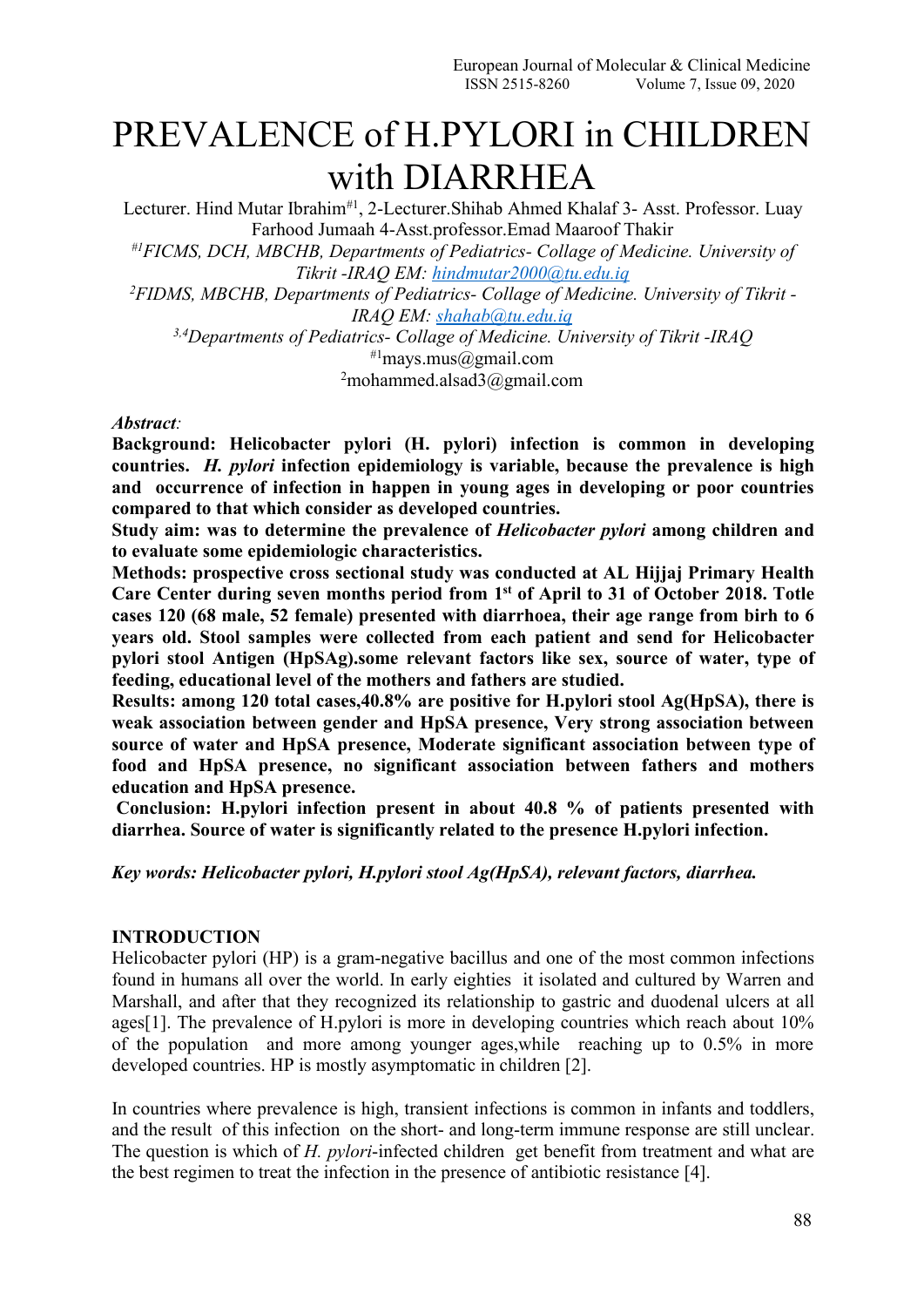H.pylori infects about a half of the population and represents and is inversely related to socioeconomic status or household sanitation and hygiene. More than 80% of the population is *H. pylori* positive, even at young ages in developing countries, while in developed countries the prevalence remains under 40% and is consider lower in children than in adults and elderly people .[5]

*H. pylori* infection is commonly acquired in childhood. In developed countries ,the prevalence of infection in children about 2.4 to 13.6% while from 22.6 to 80% in developing countries. This difference could be due to overcrowded conditions and poor socioeconomic status during childhood[5]

In pediatrics, infection with *H. pylori* can present as pain in abdomen , vomiting and,and may present as iron deficiency anemia not respond to treatment or failure to thrive. Chronic infection with *H. pylori* can put the patient in a high risk of having peptic ulcer and gastric malignancies. The relative risk of gastric carcinoma increases about 2.3-8.7 times more in *H. pylori* infected person than uninfected person . [9]

In countries that consider developing, there is evidence that *H. pylori* release potent urase that cause suppression of the gastric acid barrier and allowing entero-pathogens ingested from contaminated foods to gain access to the small intestine. This will lead to childhood diarrhea, malabsorption of essential elements such as vitamins B12 and C , and this will lead to growth failure.[6]

The diagnostic tests are divided into invasive and noninvasive methods. Invasive tests(biobsy depend) include endoscopy, culture, histology, polymerase chain reaction (PCR) and rapid urease test (RUT). Noninvasive diagnostic tests include 13C-urea breath test (UBT), serology and stool antigen test (SAT).[7]

Helicobacter pylori stool antigen (HpSA) test is a reliable noninvasive test for diagnosis of H. pylori infection in both children and adults . The HpSA test using an enzyme immunoassay is used to determine the status of H. pylori infection with good diagnostic accuracy before eradication therapy and also after therapy. The rapid HpSA test is consider as a reliable test and easy to used in clinical practice. When the HpSA test is used, some factors can be affect the diagnostic accuracy such as temperature, drug , gastrointestinal bleeding and diarrhea as accompanying symptoms should be considered to interpret the results of the HpSA test.[8]

### **METHODS AND MATERIALS**

This prospective cross sectional study was conducted at AL Hijjaj Primary Health Care Center during seven months period from 1 st of April to 31 of October 2018.

Sample collection : totle cases 120 (68 male, 52 female) presented with diarrhea ,their age range from birh to 6 years old.

Constructed and informative questionnaire were given to the parents include some relevant factors like age, gender, water resource, feeding type and educational level of father and mother.

Stool samples were collected from each patient and send for Helicobacter pylori stool Antigen (HpSAg). Their fecal samples were analysed for HpSAg using *Helicobacter pylori*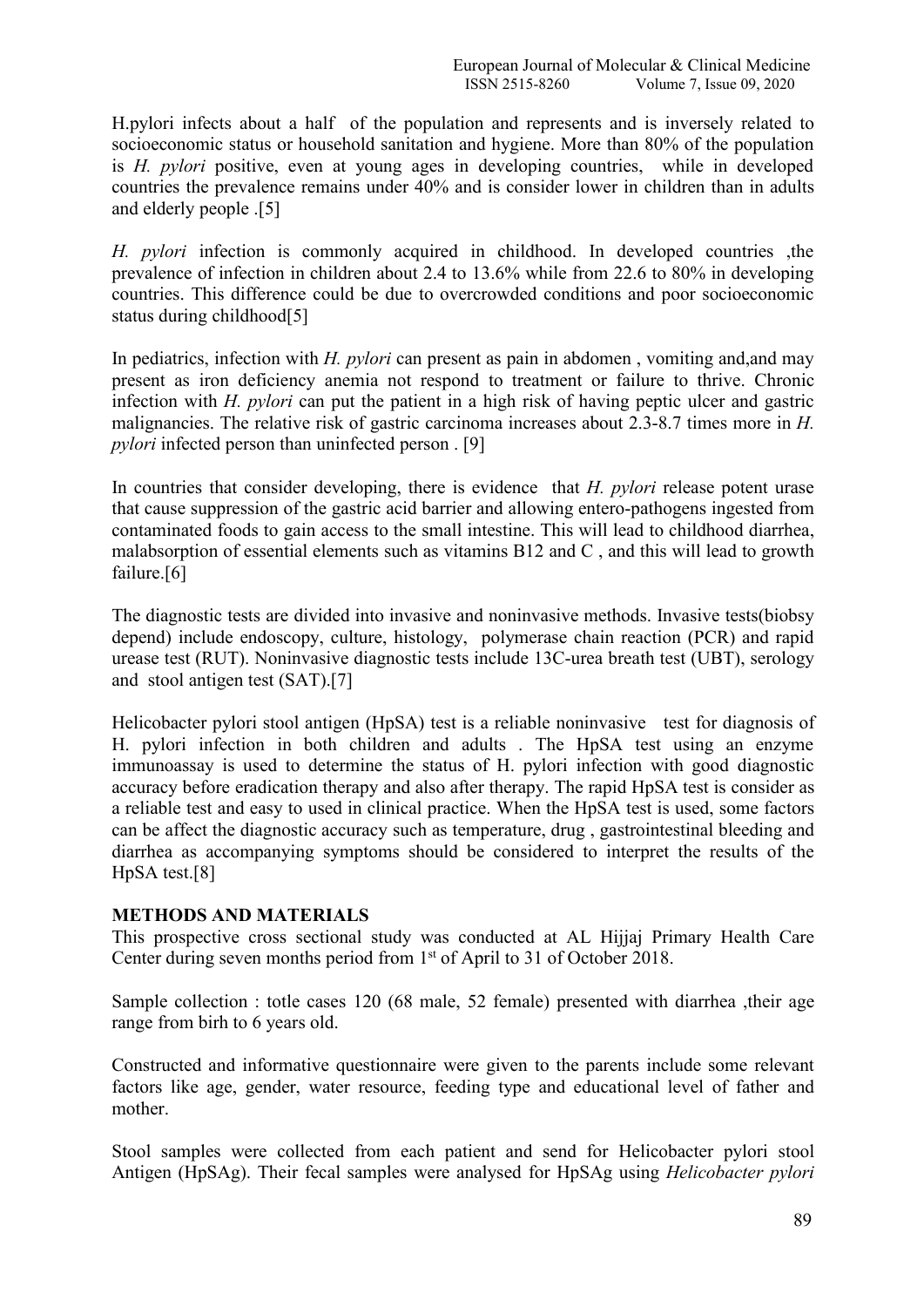Stool Antigen (HpSAg) Rapid Test Kit Card Format .This is an immunoassay kit coated with *H. pylori* polyclonal antibodies capable of detecting HPSA in fecal samples which is based on double antibodies chromographic lateral flow assay.

Data Analysis

statistical data were expressed and comparisons of proportions was performed. variables were compared using Chi square

test.  $P < 0.05$  was considerd as statistically significant.

Exclusion criteria

Any child who had taken antimicrobial therapy (e.g metronidazole) and or proton pump inhibitors within 2 weeks before samples collection was excluded.

# **RESULTS**

- Total number of cases 120,68 male(57%) and 52 female (43%)
- The cases that have positive H.pylori Ag fecal test are 49 (29 male and 20 female).
- The cases that have negative H.pylori Ag fecal test are 71 (39 male and 32 female).

| Result of fecal test | male      | female       | total        |
|----------------------|-----------|--------------|--------------|
| Positive HpAg        | 29(59.1%) | $20(40.8\%)$ | 49(40.8%)    |
| Negative HpAg        | 39(54.9%) | $32(45.1\%)$ | $71(59.2\%)$ |
| Total                | 68(57%)   | 52(43%)      | $120(100\%)$ |

 $\text{Chi}=0.21$ 

 $P-value= 0.01$ 

Weak association between gender and h.pylori presence

 $\triangle$  The patients use different sources of water, these include:

(1) river. (2) tap water. (3) filter ,as the following graph:

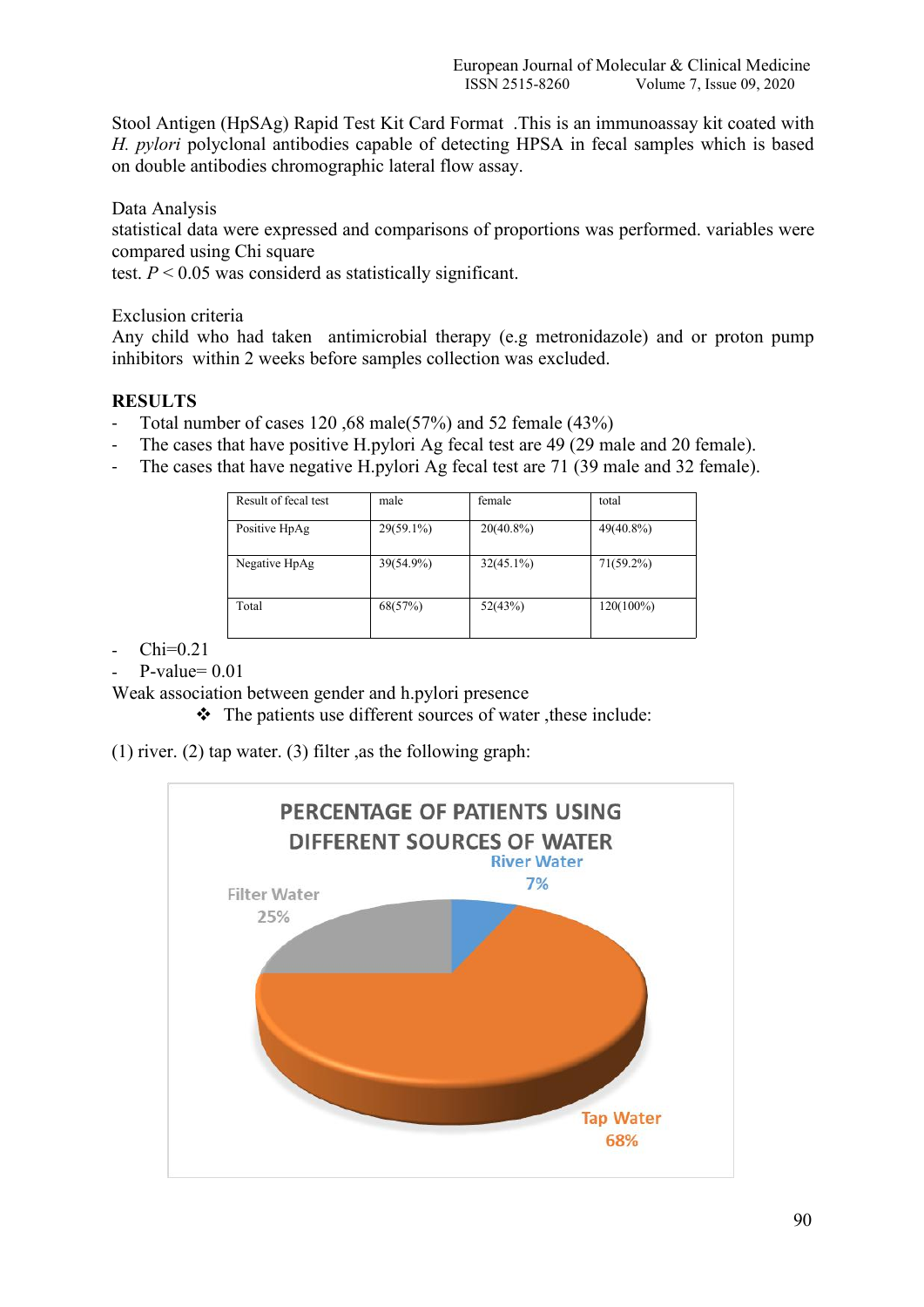• Stool antigen results Vs. water resource:

| Water resource | Number of +ve stool<br>antigen | Number of -ve stool<br>antigen |
|----------------|--------------------------------|--------------------------------|
| $(1)$ River    | 6                              | $\mathfrak{D}$                 |
| $(2)$ Tap      | 40                             | 42                             |
| $(3)$ Filter   | 3                              | 27                             |

**Statistics** 

- Chi=17.8
- $P-value= 0.001$

Very strong association between source of water and antigen presence.

 $\cdot \cdot$  The patients also divided according to the type of feeding as the following

- (1) Breast feeding.
- (2) Bottle feeding.
- (3) Both (breast and bottle milk).
- (4) Mixed milk and solid food.
- (5) Solid food.

The distribution of patients according to the type of feeding as following graph:



Stool antigen results Vs. type of food:

| Type of food                      | Number of +ve stool antigen | Number of -ve stool antigen |
|-----------------------------------|-----------------------------|-----------------------------|
| (1) Breast feeding                |                             |                             |
| (2) Bottle feeding                |                             |                             |
| (3) Both (breast and bottle milk) | Zero                        |                             |
| (4) Mixed (milk and solid food)   |                             |                             |
| (5) Solid food                    |                             | 38                          |

## **Statistics**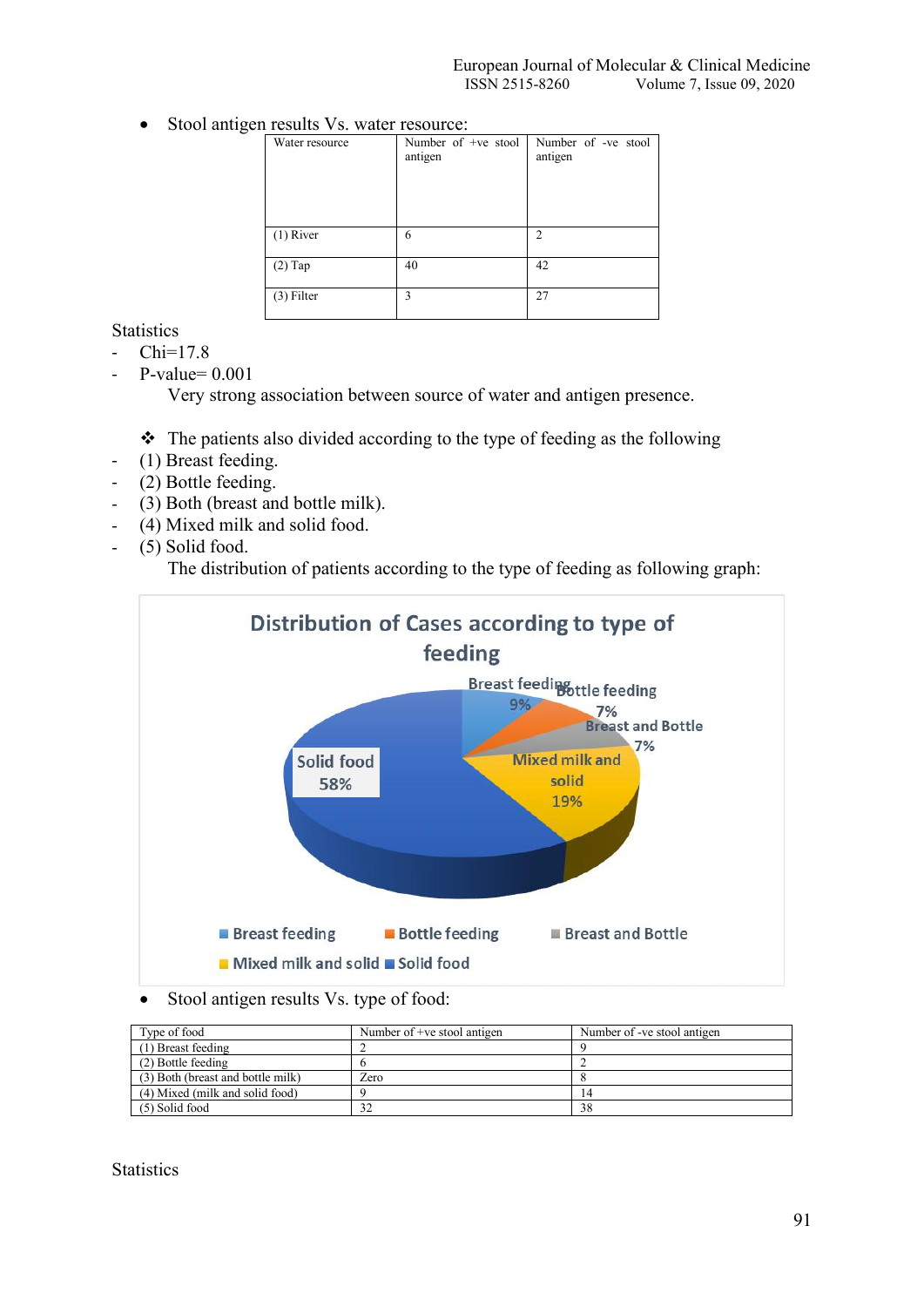- $Chi=12.4$
- $P-value= 0.01$

Moderate significant association between type of food and antigen presence.

- \* The patients also divided according to the Level of education of the mother and father
- (1) Illiterate.
- (2) Read and write.
- (3) Primary School.
- (4) Secondary school and above.

The distribution of patients accoding to level of education as following graph:



• Stool antigen results Vs. fathers education:

| Fathers education              | Number of +ve stool antigen | Number of -ve stool antigen |
|--------------------------------|-----------------------------|-----------------------------|
| (1) Illiterate                 | 1 G                         | 10                          |
| (2) Read and write             | 16                          |                             |
| (3) Primary School             |                             |                             |
| (4) Secondary school and above |                             | 16                          |

 $Chi=5$ .

 $P-value= 0.01$ 

No significant association between fathers education and stool antigen presence.

Stool antigen results Vs. mothers education:

| Mothers education              | Number of +ve stool antigen | Number of -ve stool antigen |
|--------------------------------|-----------------------------|-----------------------------|
| (1) Illiterate                 |                             |                             |
| (2) Read and write             |                             | 24                          |
| (3) Primary School             |                             |                             |
| (4) Secondary school and above | zero                        |                             |

**Statistics** 

- $Chi=6.24$
- $-$  P-value=  $0.01$

Not significant association between mothers education and stool antigens presence.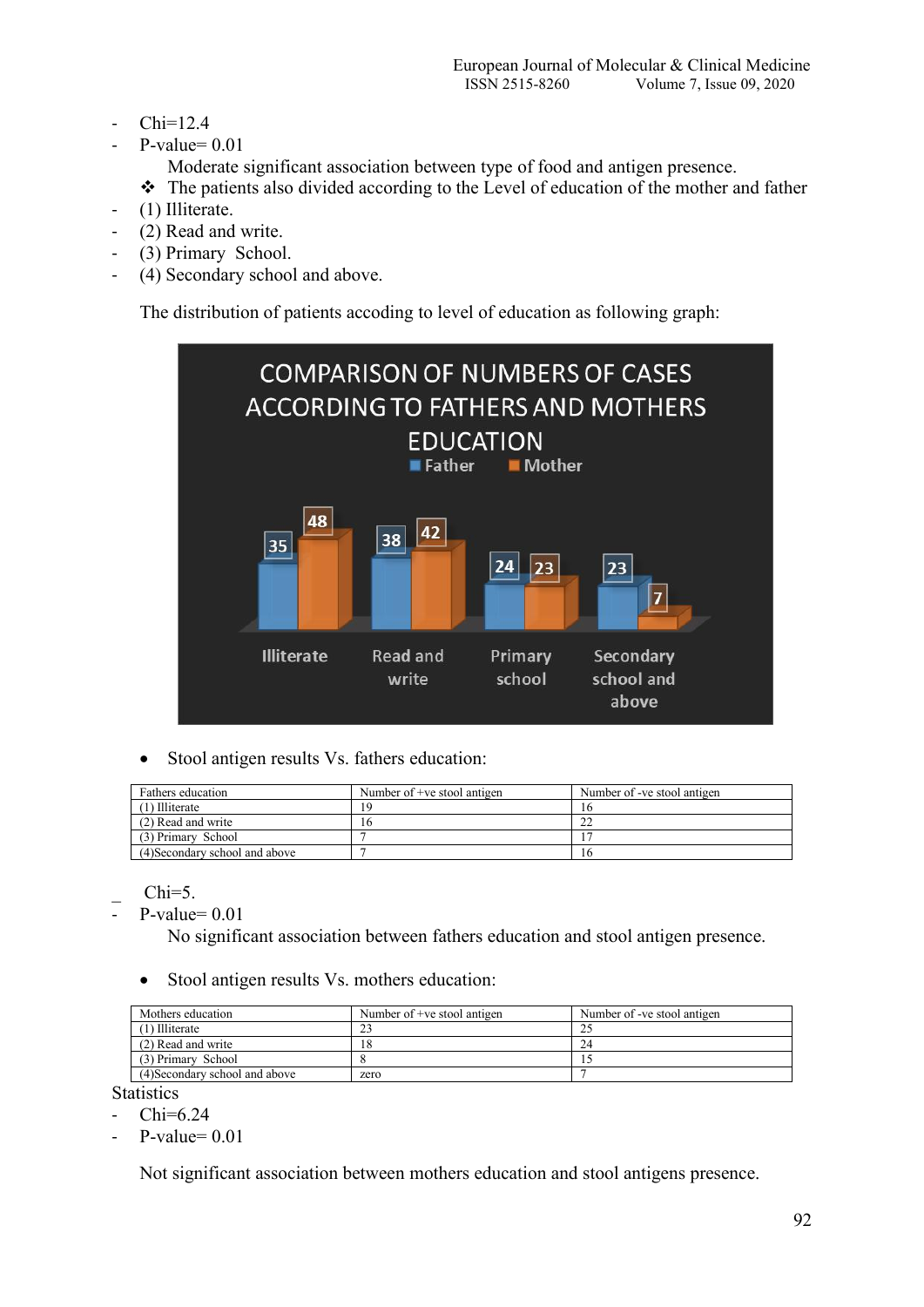## **DISCUSSION**

*H. pylori*, one of the most common organisms causing infection in human, it is the most common cause of chronic gastritis. It can colonizes the gastric mucosa and may persist throughout the patients life untle the patient is treated. It is the only bacterium regarded as a carcinogen by the world health organization (WHO) because it play a role in development of gastric cancer.

Stool Ag test is one of the most important non-invasive tests that is commonly used in the diagnosis of *H. pylori* infection , because it accurate and comparabile to invasive tests (5).In this study *H. pylori*stool Ag test was considered as a method for diagnosis of *H. pylori* infection.

The prevelance of *H. pylori* infection varies from one place to another .For example in United States, *H. pylori* in children is lower than 5%, (16). In Japan, the prevalence of *H. pylori*-associated infection was29% (17). The prevelance of *H. pylori* was 34% among children, in Italian (18).While in Bangladesh, Mahalanabis *et al.* found the prevalence of *H. pylori*-infection is 84% of 469 child studied(19). In Australia, among 227 children ,Mitchell *et al.* found the prevalence of *H. pylori*- infection is 14.1% (20) . In our study, we found a prevelance of (%40,8) for *H. pylori*-positive infection among children aged 1-5 year(s). Study from Turkey show that the seropositivity of *H. pylori* is 43.9%(21)

There is weak association between gender and H.pylori presence, this agree with finding of Ahmed Abdul Hadi et al(2018) while Olufemi et al (2015) confirms a significant relationship with more males being infected than females, while Yaw Asante et al show female predominance. (9,6,13.24)

Our study show Very strong association between source of water and antigen presence because Source of drinking water increased rate of infection(river and tab water more than filter water) .Water is an important source of of H. pylori infection and this is approved by many studies ,so that handling of water and poor sanitation will be a good media for the spread of infection, and our study support this fact. This finding goes with Yaw Asante et al(2017) while Olufemi et al and Ahmad et al(2018) find no significant relation between source of water and presence of stool Ag.(13,6,9, 23)

Our study also show moderate significant association between type of food(breast feeding, bottle feeding, both (breast and bottle milk), mixed milk and solid food, solid food)and antigen presence,in comparision with other studies. In Shiraz, Iran, studies find that the incidence of H. pylori infection in exclusively breastfed infants was highly lower than that of infants with bottle feeding (14). While Masoumeh et al saied no role of breast feeding in protection from H.pylori infection.(15)

The patients in our study also divided according to the Level of education of the mother and father ( Illiterate, Read and write, Primary School ,Secondary school and above).There is no significant association between mothers and fathers education and stool antigens presence.This is go with finding of Olufemi et al. while Karimeldin et al show low educational level increase risk of infection. (6,1)

# **CONCLUSIONS**

- 1) H.pylori infection present in about 40.8 % of patients presented with diarrhea
- 2) Source of water is significantly related to the presence of stool Ag.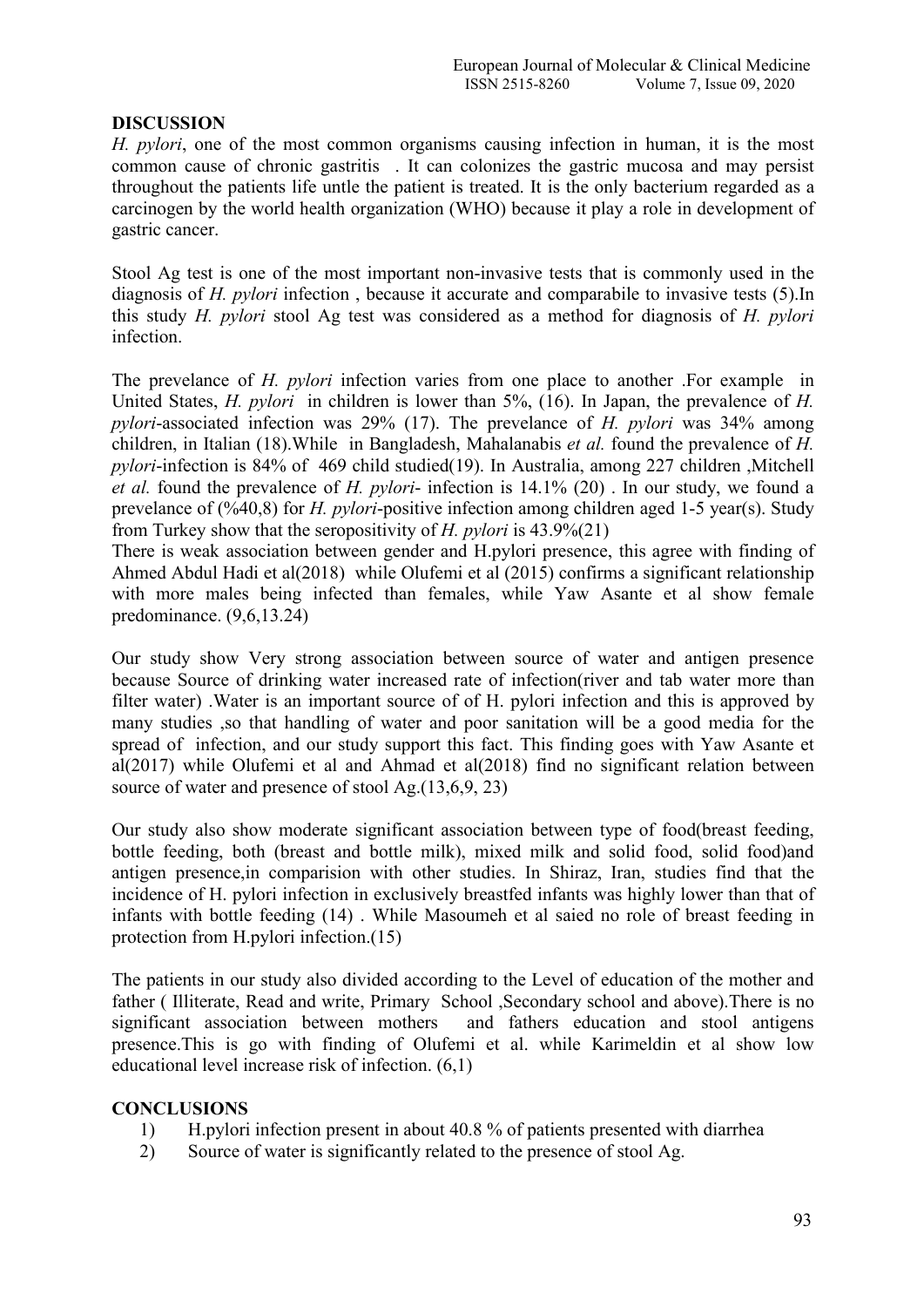## **REFERENCES**

- [1] Karimeldin M A Salih, Omer A Elfaki, Yassin H M Hamid, Widad M A Eldouch, Mona Diab, and Sulafa O Abdelgadir. Prevalence of Helicobacter Pylori among Sudanese children admitted to a specialized children hospital. Sudan J Paediatr. 2017; 17(1): 14–18.
- [2] Salih KE. Role of selected simple non-invasive laboratory investigations in assessing functional abdominal pain in children aged 5-15 years in Khartoum, Sudan. Saudi Med J. 2011;32:939–942.
- [3] Deng ZH, Chu B, Xu YZ, Zhang B, Jiang LR. Influence of Helicobacter pylori infection on ghrelin levels in children. World J Gastroenterol. 2012;18:5096–5100.
- [4] Andrea Sustmann ,Masumi Okuda ,Sibylle Koletzko. Helicobacter pylori in children. Wiley Online Library,2016.
- [5] Osama Nasr El Din Mohamed, Mahmoud Mohamed El Zalabany, Amani Farouk Abaza and Marwa Ali El Kady. Diagnosis of Helicobacter pylori infection in children and their mothers using some non-invasive technique African Journal of Microbiology Research s. 2016; Vol. 10(31) :1194-1202.
- [6] F. O. Olufemi1, Quadri Remi2, O. B. Shittu, S. A. Bamiro and P. A. Akinduti. -Helicobacter pylori Stool Antigen in Asymptomatic Children in Lagos State, Nigeria. International Journal of TROPICAL DISEASE& Health.2015; 7(4): 156-162.
- [7] Ji-Hyun Seo, Ji-Sook Park, Kwang-Ho Rhee, and Hee-Shang Youn. Diagnosis of Helicobacter pylori Infection in Children and Adolescents in Korea.
- [8] Pediatr Gastroenterol Hepatol Nutr. 2018 Oct;21(4):219-233.
- [9] Tala Pourlak, Behrooz Shokouhi, Amir Vahedi. Role of Helicobacter Pylori stool antigen test in the diagnosis of Helicobacter Pylori infection. J Anal Res Clin Med, 2017, 5(3), 86-90.
- [10]Ahmed Abdul Hadi Mohsen1, Alaa Jumaah Manji, Jasim Mohammed Hashim, Rawasee Malik Obeid. The significance of Helicobacter pylori Infection as a cause of recurrent abdominal pain in children.Curr Pediatr Res 2018; 22 (1): 82-87.
- [11]Ahmed SA, Al Shammari HN. Helicobacter pylori infection: seroprevalence and detection of H. pylori IgG by using ELISA. Inter. J. Immunol.2015; 3:21-26.
- [12]Plummer M, Franceschi S, Vignat J, Forman D, de Martel C . Global burden of gastric cancer attributable to Helicobacter pylori. Int. J. Cancer 2015; 136:487-490.
- [13]Douraghi M, Rostami MN, Goudarzi H, Ghalavand Z . Comparison of stool antigen immunoassay and serology for screening for Helicobacter pylori infection in intellectually disabled children. Microbiol. Immunol.2013; 57(11):772-777.
- [14]Yaw Asante Awuku1, David Larbi Simpong, Ishmael Kunateh Alhassan, Derek Anamaale Tuoyire, Taiba Afaa4 and Patrick Adu. Prevalence of helicobacter pylori infection among children living in a rural setting in Sub-Saharan Africa. Awuku et al. BMC Public Health (2017) 17:360.
- [15] Pishva N, Alian Z, Haghighat M, Moslehi MA. The role of breast milk in prevention of H. Pylori infection in early infancy. Pediatr Oncall J. 2011;8(8):52.
- [16]Masoumeh Asgarshirazi, Fatemeh Nayeri, Mamak Shariat, Hosein Dalili, Alireza Abdollahi, and Soja Ziaei. Comparison of the Prevalence of Helicobacter pylori Infection Between the Exclusively Breastfed and Formula- or Mixed-Fed Infants in the First Six Months of Life. J Compr Ped. 2017 November; 8(4):e59992.
- [17]Meyer B, Werth B, Beglinger C, Dill S, Drewe J, Vischer WA, et al. Helicobacter pylori infection in healthy people: a dynamic process? Gut. 1991;32:347–50.
- [18]Yamashita Y, Fujisawa T, Kimura A, Kato H. Epidemiology of Helicobacter pylori infection in children: a serologic study of the Kyushu region in Japan. Pediatr Int. 2001;43:4–7.